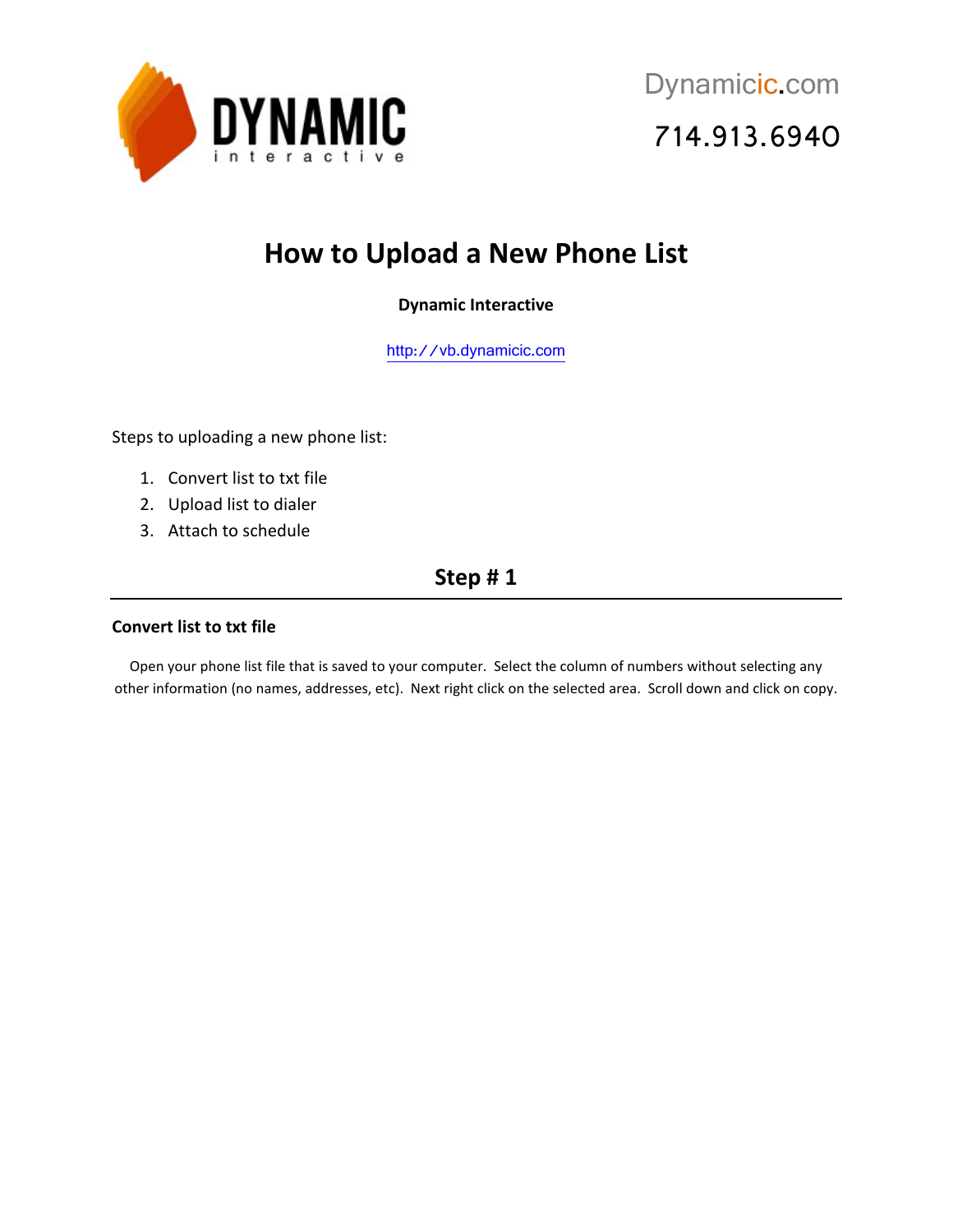

|                                       | Home                                                                                                                                                                                                                                       | Insert                                                                                                                                                                                   | Page Layout                                                                                    | Formulas                                         | Data                      | Review    | View |                              |                                        |                                                       |          |                                                            |               |
|---------------------------------------|--------------------------------------------------------------------------------------------------------------------------------------------------------------------------------------------------------------------------------------------|------------------------------------------------------------------------------------------------------------------------------------------------------------------------------------------|------------------------------------------------------------------------------------------------|--------------------------------------------------|---------------------------|-----------|------|------------------------------|----------------------------------------|-------------------------------------------------------|----------|------------------------------------------------------------|---------------|
|                                       | % Cut<br>a Copy                                                                                                                                                                                                                            |                                                                                                                                                                                          | Calibri                                                                                        | $\mathbf{A} \times \mathbf{A} \times \mathbf{A}$ |                           |           |      | Wrap Text                    |                                        | General                                               |          |                                                            |               |
|                                       | Paste                                                                                                                                                                                                                                      |                                                                                                                                                                                          | $\mathbf{B}$ $I$ $\mathbf{U}$ $\mathbf{V}$ $\mathbf{H}$ $\mathbf{V}$ $\mathbf{A}$ $\mathbf{V}$ |                                                  |                           |           |      | ■ ■ ■ 课 课 图 Merge & Center * |                                        | $\frac{1}{2}$ 5 - % , $\frac{1}{20}$ - $\frac{0}{20}$ |          | Conditional Format<br>Formatting $\tau$ as Table $\tau$ St |               |
|                                       | Format Painter<br>$\overline{\mathbb{F}_M}$ .<br>Clipboard<br>Font                                                                                                                                                                         |                                                                                                                                                                                          |                                                                                                |                                                  | $\overline{\mathbb{F}_2}$ | Alignment |      |                              | $\left\lceil \frac{m}{2} \right\rceil$ | Number                                                | $-$ Fig. |                                                            | <b>Styles</b> |
| $f_x$<br>Phone<br>A1<br>$\bullet$ (a) |                                                                                                                                                                                                                                            |                                                                                                                                                                                          |                                                                                                |                                                  |                           |           |      |                              |                                        |                                                       |          |                                                            |               |
|                                       | A<br>c<br>D<br>в                                                                                                                                                                                                                           |                                                                                                                                                                                          |                                                                                                |                                                  | E                         | F         | G    | н                            | T.                                     | J.                                                    | K        | L                                                          | M             |
| $\mathbf{1}$                          | Phone                                                                                                                                                                                                                                      |                                                                                                                                                                                          |                                                                                                |                                                  |                           |           |      |                              |                                        |                                                       |          |                                                            |               |
| $\overline{2}$                        | (901) 753-2478                                                                                                                                                                                                                             |                                                                                                                                                                                          |                                                                                                |                                                  |                           |           |      |                              |                                        |                                                       |          |                                                            |               |
| $\overline{\mathbf{3}}$               | (901) 753-4942                                                                                                                                                                                                                             |                                                                                                                                                                                          |                                                                                                |                                                  |                           |           |      |                              |                                        |                                                       |          |                                                            |               |
| 4                                     | (901) 624-3372                                                                                                                                                                                                                             |                                                                                                                                                                                          |                                                                                                |                                                  |                           |           |      |                              |                                        |                                                       |          |                                                            |               |
| 5                                     |                                                                                                                                                                                                                                            |                                                                                                                                                                                          |                                                                                                |                                                  |                           |           |      |                              |                                        |                                                       |          |                                                            |               |
| $6\phantom{1}$                        | (901)753                                                                                                                                                                                                                                   | (901)870 Calibri - 11 - A A \$ - % , $\mathscr{I}$<br>$\left(901\right)753$ <b>B</b> $I \equiv \Box \cdot \Diamond \rightarrow \underline{A} \cdot \frac{40}{100}$ $\therefore$ <b>B</b> |                                                                                                |                                                  |                           |           |      |                              |                                        |                                                       |          |                                                            |               |
| $\overline{7}$                        |                                                                                                                                                                                                                                            |                                                                                                                                                                                          |                                                                                                |                                                  |                           |           |      |                              |                                        |                                                       |          |                                                            |               |
| 8                                     | (901)309 0000                                                                                                                                                                                                                              |                                                                                                                                                                                          |                                                                                                |                                                  |                           |           |      |                              |                                        |                                                       |          |                                                            |               |
| $\overline{9}$                        | (901) 759                                                                                                                                                                                                                                  | Cut                                                                                                                                                                                      |                                                                                                |                                                  |                           |           |      |                              |                                        |                                                       |          |                                                            |               |
| 10                                    | (901)757                                                                                                                                                                                                                                   | $\mathsf{Copy}$                                                                                                                                                                          |                                                                                                |                                                  |                           |           |      |                              |                                        |                                                       |          |                                                            |               |
| 11                                    | (901)751                                                                                                                                                                                                                                   | Paste                                                                                                                                                                                    |                                                                                                |                                                  |                           |           |      |                              |                                        |                                                       |          |                                                            |               |
| 12                                    | (901)752                                                                                                                                                                                                                                   | Paste Special                                                                                                                                                                            |                                                                                                |                                                  |                           |           |      |                              |                                        |                                                       |          |                                                            |               |
| 13                                    | (901)251                                                                                                                                                                                                                                   | Insert                                                                                                                                                                                   |                                                                                                |                                                  |                           |           |      |                              |                                        |                                                       |          |                                                            |               |
| 14                                    | (901) 751                                                                                                                                                                                                                                  | Delete                                                                                                                                                                                   |                                                                                                |                                                  |                           |           |      |                              |                                        |                                                       |          |                                                            |               |
| 15                                    | (901)356                                                                                                                                                                                                                                   | <b>Clear Contents</b>                                                                                                                                                                    |                                                                                                |                                                  |                           |           |      |                              |                                        |                                                       |          |                                                            |               |
| 16                                    | (901) 752<br>f and the second set of the set of the set of the set of the set of the set of the set of the set of the set of the set of the set of the set of the set of the set of the set of the set of the set of the set of the set of | <b>Eormat Cells</b>                                                                                                                                                                      |                                                                                                |                                                  |                           |           |      |                              |                                        |                                                       |          |                                                            |               |
| 17                                    | (901) 752                                                                                                                                                                                                                                  | Column Width                                                                                                                                                                             |                                                                                                |                                                  |                           |           |      |                              |                                        |                                                       |          |                                                            |               |
| 18                                    | (901)752                                                                                                                                                                                                                                   | Hide                                                                                                                                                                                     |                                                                                                |                                                  |                           |           |      |                              |                                        |                                                       |          |                                                            |               |
| 19                                    | (901)949                                                                                                                                                                                                                                   | Unhide                                                                                                                                                                                   |                                                                                                |                                                  |                           |           |      |                              |                                        |                                                       |          |                                                            |               |
| 20<br>21                              | (901) 737<br>(901)821-9677                                                                                                                                                                                                                 |                                                                                                                                                                                          |                                                                                                |                                                  |                           |           |      |                              |                                        |                                                       |          |                                                            |               |
| 22                                    | (901) 624-7543                                                                                                                                                                                                                             |                                                                                                                                                                                          |                                                                                                |                                                  |                           |           |      |                              |                                        |                                                       |          |                                                            |               |
| 23                                    | (901)850-8470                                                                                                                                                                                                                              |                                                                                                                                                                                          |                                                                                                |                                                  |                           |           |      |                              |                                        |                                                       |          |                                                            |               |
| 24                                    | (901) 756-2776                                                                                                                                                                                                                             |                                                                                                                                                                                          |                                                                                                |                                                  |                           |           |      |                              |                                        |                                                       |          |                                                            |               |
| 25                                    | (901)853-8783                                                                                                                                                                                                                              |                                                                                                                                                                                          |                                                                                                |                                                  |                           |           |      |                              |                                        |                                                       |          |                                                            |               |
|                                       | 26 (901) 850-5056                                                                                                                                                                                                                          |                                                                                                                                                                                          |                                                                                                |                                                  |                           |           |      |                              |                                        |                                                       |          |                                                            |               |
| 27                                    | (901)373-8293                                                                                                                                                                                                                              |                                                                                                                                                                                          |                                                                                                |                                                  |                           |           |      |                              |                                        |                                                       |          |                                                            |               |
| 28                                    | (901) 753-1512                                                                                                                                                                                                                             |                                                                                                                                                                                          |                                                                                                |                                                  |                           |           |      |                              |                                        |                                                       |          |                                                            |               |
| 29                                    | (901)861-4491                                                                                                                                                                                                                              |                                                                                                                                                                                          |                                                                                                |                                                  |                           |           |      |                              |                                        |                                                       |          |                                                            |               |
| 30                                    | (901) 753-1817                                                                                                                                                                                                                             |                                                                                                                                                                                          |                                                                                                |                                                  |                           |           |      |                              |                                        |                                                       |          |                                                            |               |
|                                       | 31 (901) 755-6212                                                                                                                                                                                                                          |                                                                                                                                                                                          |                                                                                                |                                                  |                           |           |      |                              |                                        |                                                       |          |                                                            |               |
|                                       | 32 (901) 756-1661                                                                                                                                                                                                                          |                                                                                                                                                                                          |                                                                                                |                                                  |                           |           |      |                              |                                        |                                                       |          |                                                            |               |
| 33                                    | (901)827-1402                                                                                                                                                                                                                              |                                                                                                                                                                                          |                                                                                                |                                                  |                           |           |      |                              |                                        |                                                       |          |                                                            |               |
| 34                                    | (901) 737-0973                                                                                                                                                                                                                             |                                                                                                                                                                                          |                                                                                                |                                                  |                           |           |      |                              |                                        |                                                       |          |                                                            |               |
| 35                                    | (901)624-4930                                                                                                                                                                                                                              |                                                                                                                                                                                          |                                                                                                |                                                  |                           |           |      |                              |                                        |                                                       |          |                                                            |               |
|                                       | 36 (901) 751-9789                                                                                                                                                                                                                          |                                                                                                                                                                                          |                                                                                                |                                                  |                           |           |      |                              |                                        |                                                       |          |                                                            |               |
| 37                                    | (901) 751-9789                                                                                                                                                                                                                             |                                                                                                                                                                                          |                                                                                                |                                                  |                           |           |      |                              |                                        |                                                       |          |                                                            |               |
| 38                                    | (901)850-9691                                                                                                                                                                                                                              |                                                                                                                                                                                          |                                                                                                |                                                  |                           |           |      |                              |                                        |                                                       |          |                                                            |               |
|                                       | H + + H Sheet1 Sheet2 Sheet3 2                                                                                                                                                                                                             |                                                                                                                                                                                          |                                                                                                |                                                  |                           |           |      |                              |                                        |                                                       |          | 14                                                         |               |

Next go to your start menu. Scroll over to all programs, then click on accessories and go down and select notepad.

Once Notepad is open, right click in the blank area. Select paste and save as to your desktop.

## **Step #2**

#### **Uploading list to dialer**

Now that your file is saved in the right format, go back to the dialer and to the top of the page. Click on **setup** and scroll down to phone lists. Then click on the cylinder labeled "**upload**". From here click browse and find your file on your computer and click open. Now you can check the boxes of who you want to scrub against (Master DNC, Customer DNC, Dedup phone list, Wireless). Click upload.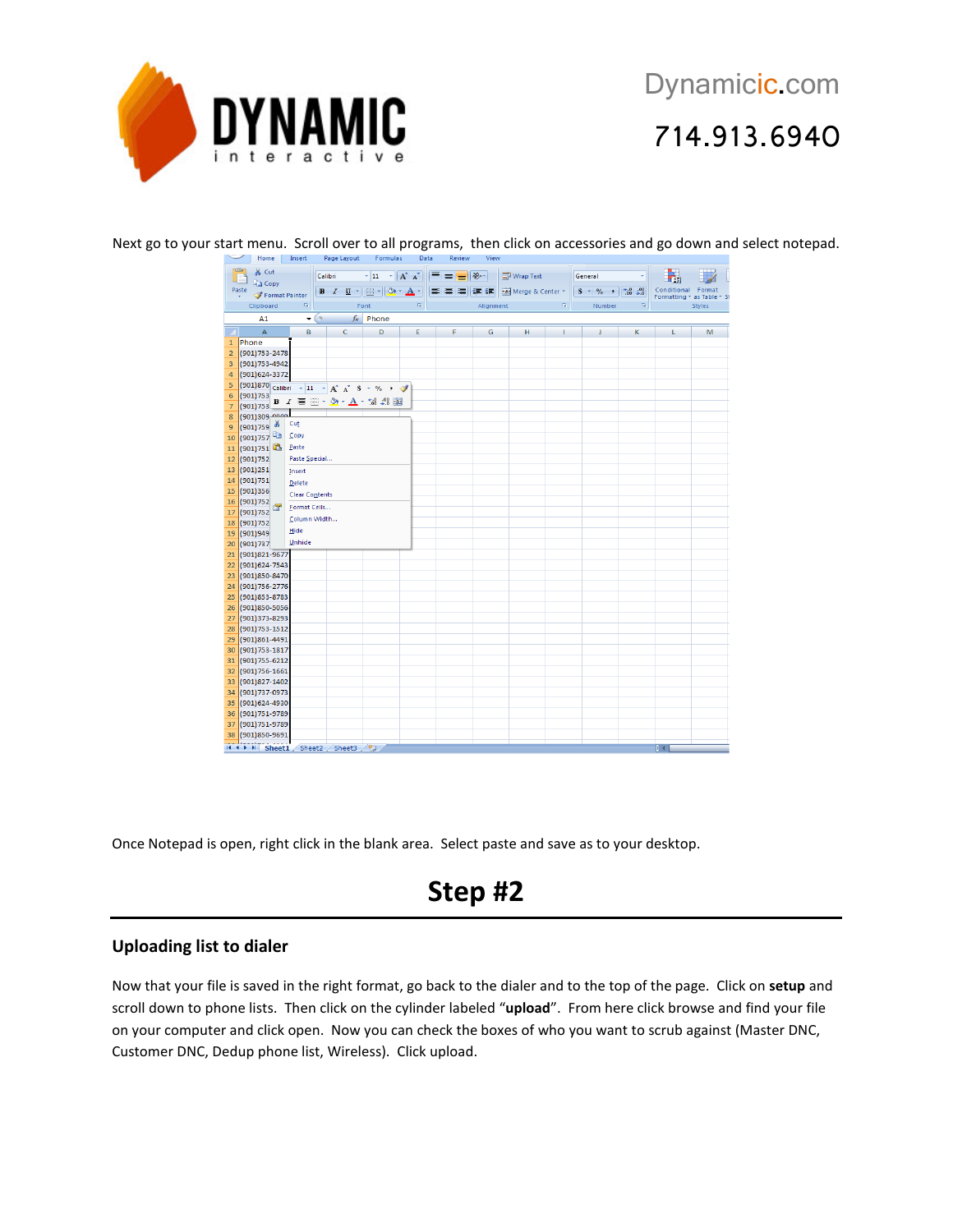

Tel Server Home Setup ▶ Reports ▶ Tools ▶

#### **Phone Lists for Sample Account**

| query | refresh                                                              | L6<br>upload | copy/combine    | 0<br>$t$ asks | previous | $\circledcirc$<br>next | 49<br>switch customer |
|-------|----------------------------------------------------------------------|--------------|-----------------|---------------|----------|------------------------|-----------------------|
|       | Phone List File 1: C\Documents and Settings\Aris\Desktop\mr   Browse |              |                 |               |          |                        |                       |
|       | Phone List File 2:                                                   |              |                 |               |          | Browse                 |                       |
|       | Phone List File 3:                                                   |              |                 |               |          | Browse                 |                       |
|       | Phone List File 4:                                                   |              |                 |               |          | Browse                 |                       |
|       | Phone List File 5:                                                   |              |                 |               |          | Browse                 |                       |
|       | Phone List File 6:                                                   |              |                 |               |          | Browse                 |                       |
|       | Phone List File 7:                                                   |              |                 |               |          | Browse                 |                       |
|       | Phone List File 8:                                                   |              |                 |               |          | Browse                 |                       |
|       | Scrub against Master DNC: V<br>Sorub against Customer DNC: V         |              |                 |               |          |                        |                       |
|       | Dedup phone lists: V                                                 |              |                 |               |          |                        |                       |
|       | Scrub wirless: V                                                     |              |                 |               |          |                        |                       |
|       | Split states: 0<br>Keep Sort Order: 0                                |              |                 |               |          |                        |                       |
|       | Suppression List:                                                    |              |                 |               |          |                        |                       |
|       |                                                                      |              | upload<br>reset |               |          |                        |                       |

## **Step #3**

#### **Attaching to Schedule**

Now that your list is uploaded you will need to go back to your schedule and attach it. First go to the top of the page and scroll over **reports** and go down to **summary stats and min**. Once on the summary stats page, click on the yellow pencil. This takes you to the schedule entry page. Next click on the cylinder labeled "**attach phone list**". You will see a small green box appear labeled "**Available Lists**". Click on the blue arrow to view all phone lists available to you. Select the list you want to attach, then click add. If your list has numbers from different time zones the system will break them up, so make sure to add each time zone to complete your list. \*\*\***Important:** Make sure you click **Save** in the large green box.\*\*\*